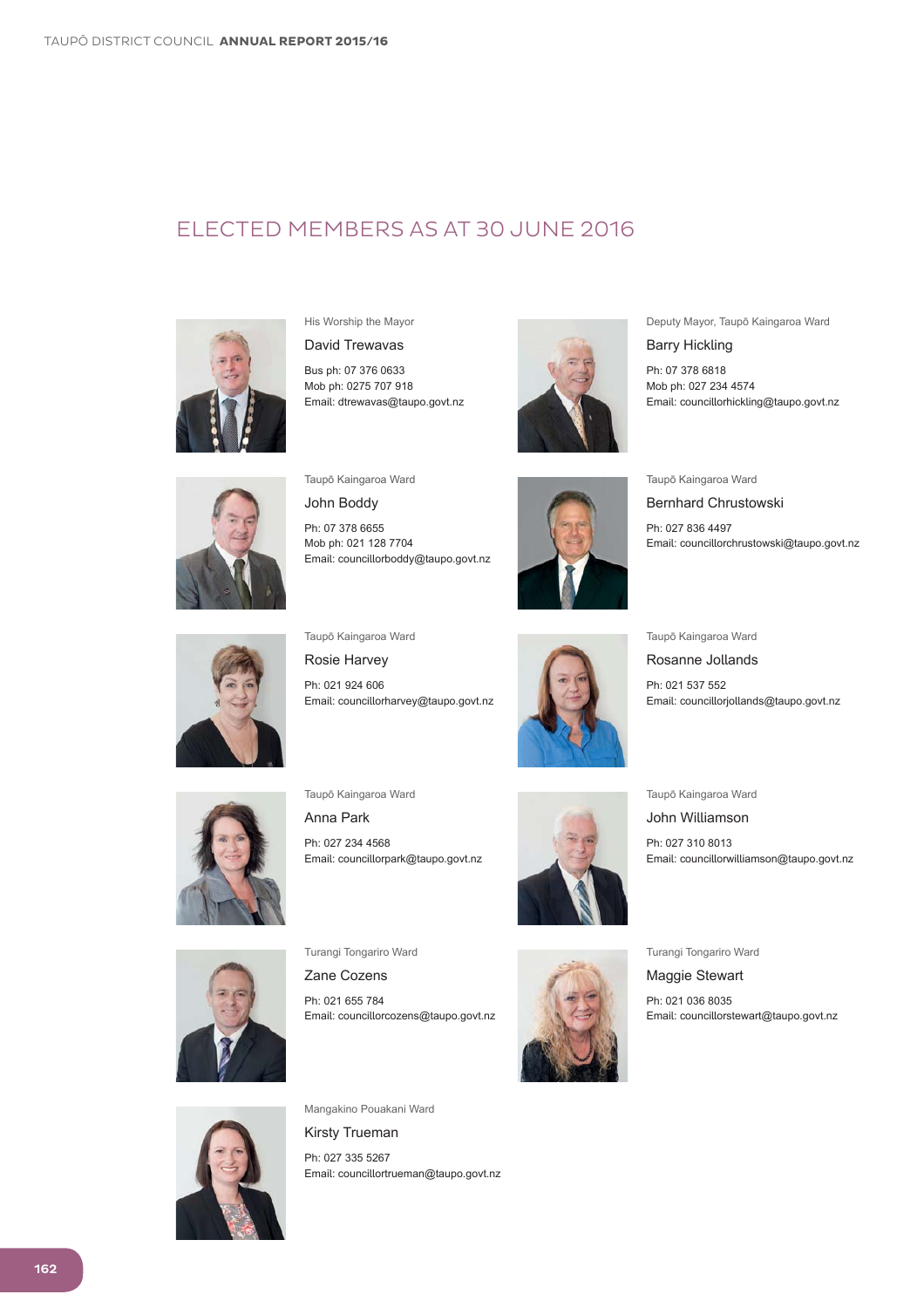## TURANGI TONGARIRO COMMUNITY BOARD MEMBERS AS AT 30 JUNE 2016



Chairman Tangonui (Tong) Kingi Ph: 021 253 3343 Email: tkingi@taupo.govt.nz



Deputy Chairman

Mary Smallman

Ph: 07 386 5079 Email: marysmallman@xtra.co.nz



Te Takinga New Ph: 021 029 14186 Email: tnew@taupo.govt.nz



Turangi Tongariro Ward Councillor

Maggie Stewart Ph: 021 036 8035 Email: mstewart@taupo.govt.nz

Chris Te Whare Ph: 027 437 9584 Email: chris.tewhare@xtra.co.nz



Wally van der Aa Ph: 021 980 373 Email: alarmsandaerials@yahoo.co.nz



Turangi Tongariro Ward Councillor Zane Cozens Ph: 027 839 9656 Email: zcozens@taupo.govt.nz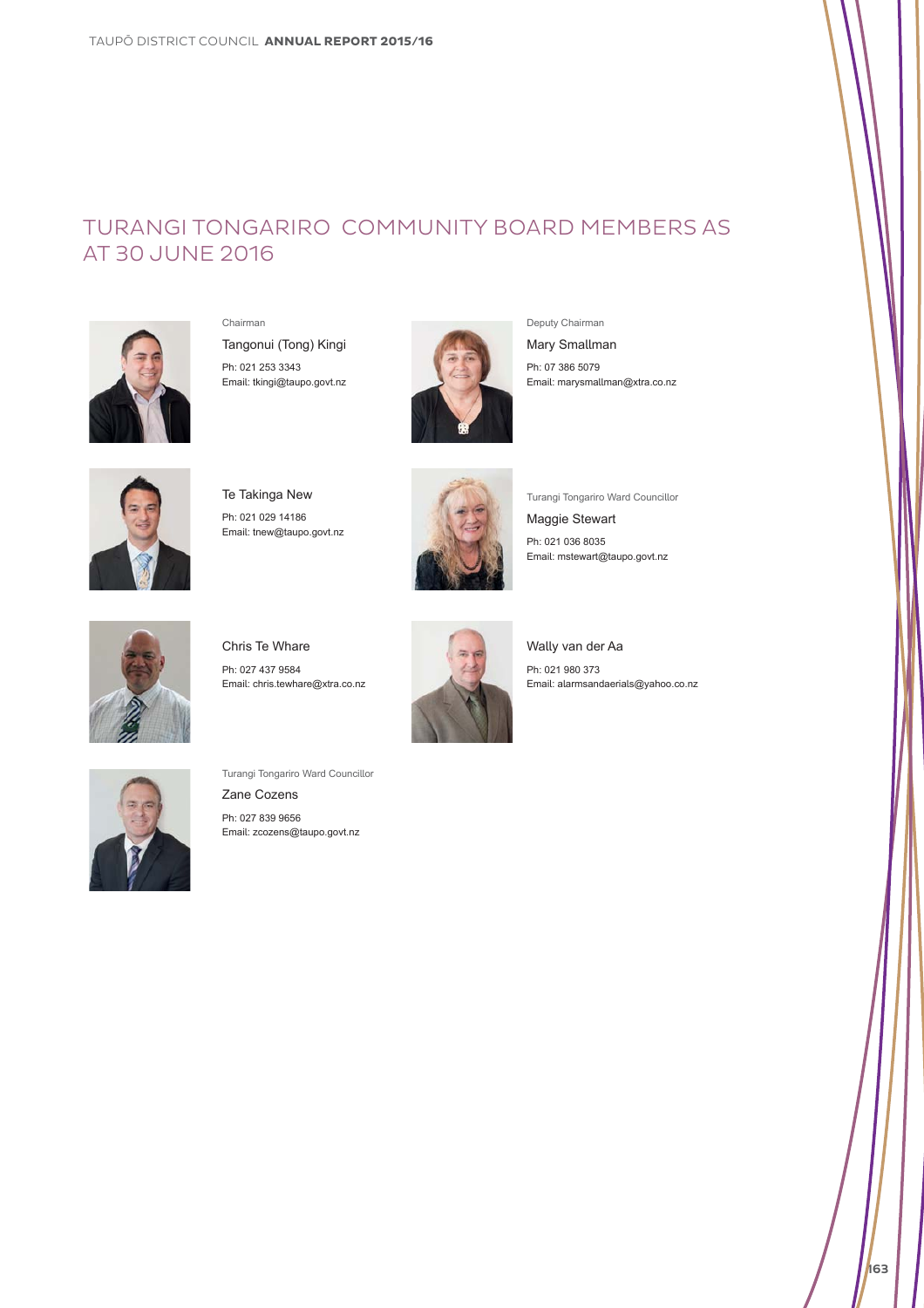# COUNCIL DIRECTORY

#### **Taupō District Council**

72 Lake Terrace Private Bag 2005 Taupō 3352 New Zealand

T: 0800 ASK TDC 0800 275 832 07 376 0899  $F: 073780118$ 

#### **SERVICE CENTRES**

#### **Turangi**

3 Towncentre Turangi 3334  $T: 073867017$  $F: 073868449$ 

#### **Mangakino**

Civic Centre, Rangatira Drive, Mangakino Mangakino 3421 T: 07 882 8700 F: 07 882 8330

#### **BANKERS AND FUNDING**

Bank of New Zealand ANZ Bank New Zealand Limited Westpac Banking Corporation

#### **AUDITOR**

Audit New Zealand, on behalf of The Auditor General

#### **INSURANCE BROKER**

Aon New Zealand Limited